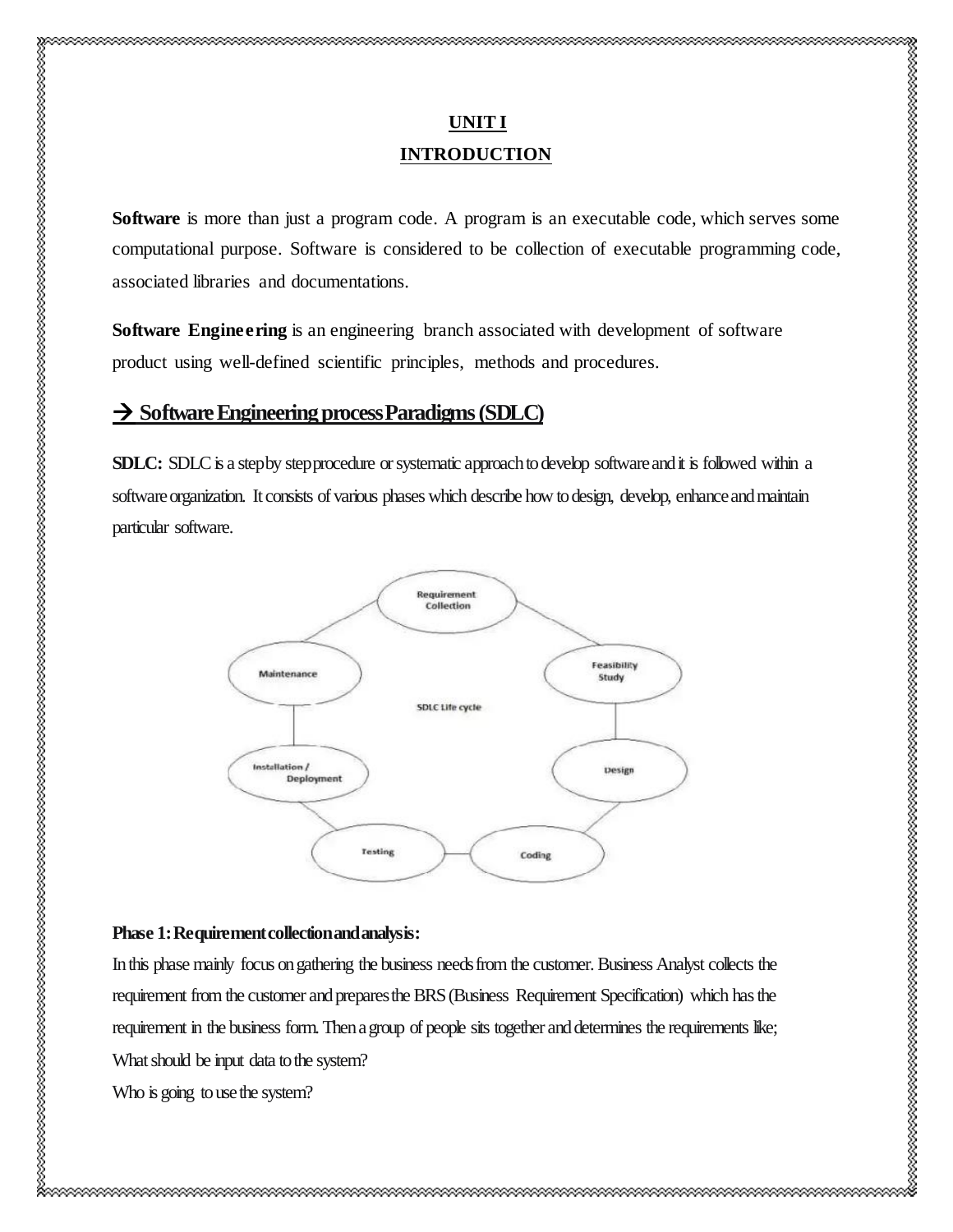What should be output data by the system?

These questions are getting answered during this phase. After this, a Requirement Specification document is created which gives the guideline for the upcoming phase of the model.

# *Phase 2: Feasibility study:*

Once the BRS document is completed, a set of people like Human Resource department, Finance department, Business analyst, Architect and Project manager are sit together and analyze if the project is do able or not. This decision is taken based on the cost, time, resources and etc.

#### **Phase 3:Design:**

In this phase system design specification is prepared from the requirement document. Design is a blue print of the application and it helps in specifying hardware and requirements of the system and helps in defining architecture of the system

#### **Phase 4:Coding:**

Once the system design document is ready, in this phase developer's starts writing the code using any programming language i.e., they start developing the software. Generally task is divided in units or modules and assigned to the developers and this coding phase is the longest phase of SDLC.

#### **Phase 5:Testing:**

Once the software is ready and is deployed in the testing environment, test engineers starts testing, if the functionality of an application is working according to requirement or not. During this phase test engineers may encounter some bugs/defects which need to be sent to developers, the developers fix the bug and sent back to test engineers for testing. This process continuous until the software is bug free/stable/working according to the requirement.

#### **Phase 6: Installation/Deployment:**

Once the product developed, tested and works according to the requirement it is installed / deployed at customer place for their use.

#### **Phase 7: Maintenance:**

When the customers starts using the software they may face some issues and needs to be solved, to fix those issue, tested and handed over back to the customer as soon as possible, which is done in the maintenance phase.

# **Waterfall Model**

The Waterfall Model was the first Process Model to be introduced. It is also referred to as a **linear-sequential life cycle model**. It is very simple to understand and use. In a waterfall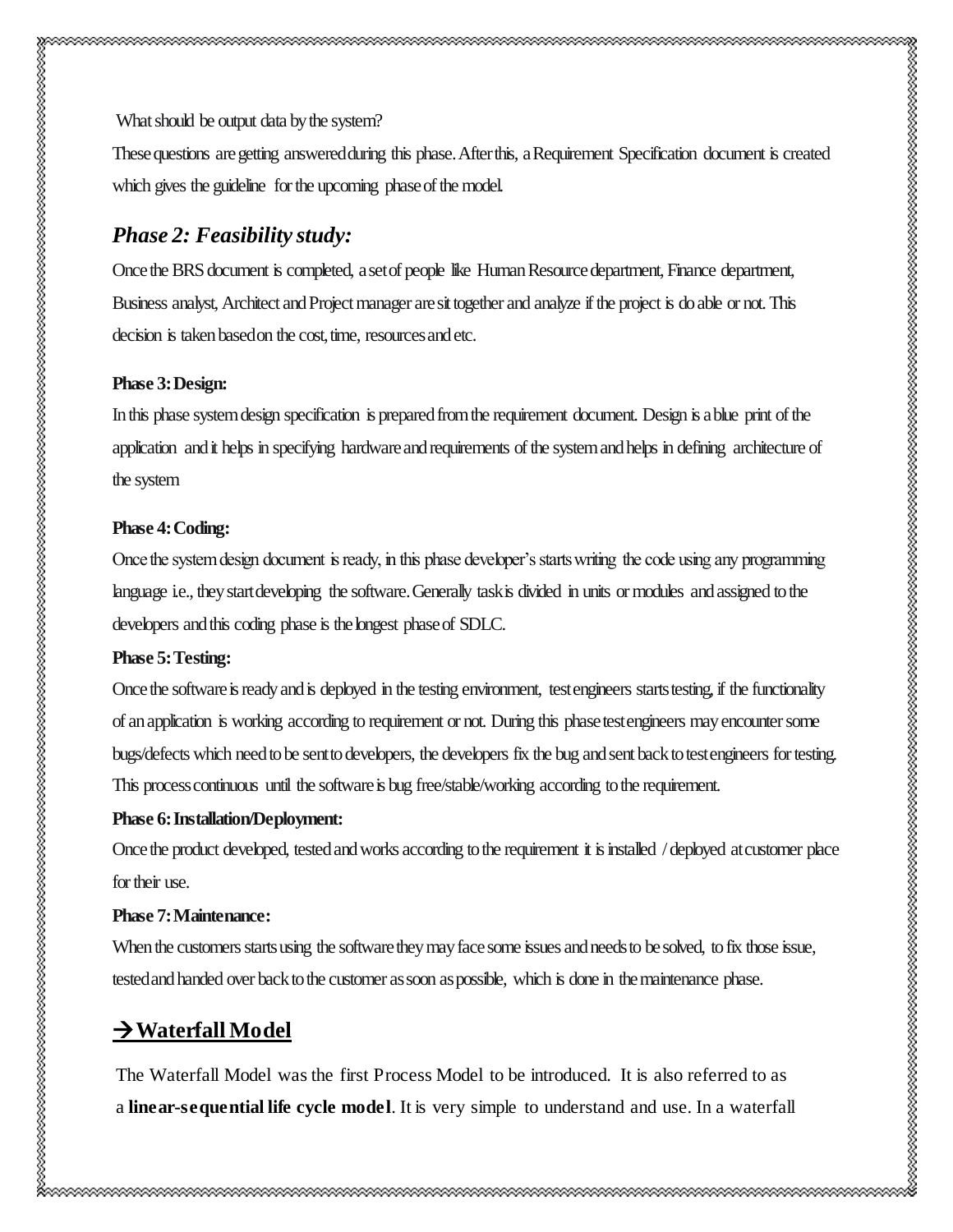#### **Waterfall Model -Design**

In "The Waterfall" approach, the whole process of software development is divided into separate phases. In this Waterfall model, typically, the outcome of one phase acts as the input for the next phase sequentially.

The following illustration is a representation of the different phases of the Waterfall Model.



The sequential phases in Waterfall model are –

- **Requirement Gathering and analysis** − All possible requirements of the system to be developed are captured in this phase and documented in a requirement specification document.
- **System Design** − The requirement specifications from first phase are studied in this phase and the system design is prepared. This system design helps in specifying hardware and system requirements and helps in defining the overall system architecture.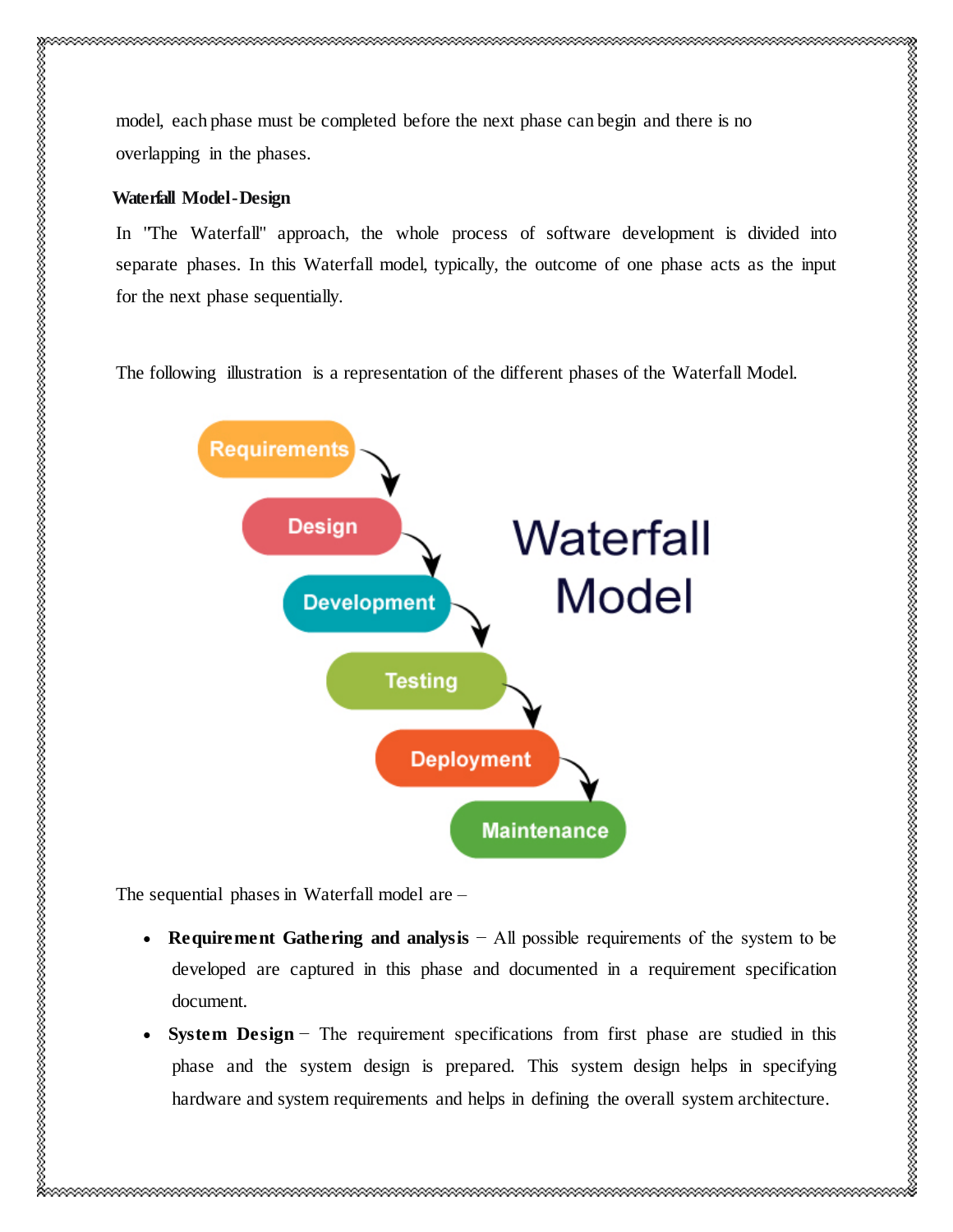- **Integration and Testing** − All the units developed in the implementation phase are integrated into a system after testing of each unit. Post integration the entire system is tested for any faults and failures.
- **Deployment of system** − Once the functional and non-functional testing is done; the product is deployed in the customer environment or released into the market.
- **Maintenance** − There are some issues which come up in the client environment. To fix those issues, patches are released. Also to enhance the product some better versions are released. Maintenance is done to deliver these changes in the customer environment.

## **Waterfall Model –Advantages**

- Simple and easy to understand and use
- Phases are processed and completed one at a time.
- Works well for smaller projects where requirements are very well understood.
- Clearly defined stages.
- Easy to arrange tasks.

# **Waterfall Model –Disadvantages**

- No working software is produced until late during the life cycle.
- High amounts of risk and uncertainty.
- Not a good model for complex and object-oriented projects.
- It is difficult to measure progress within stages.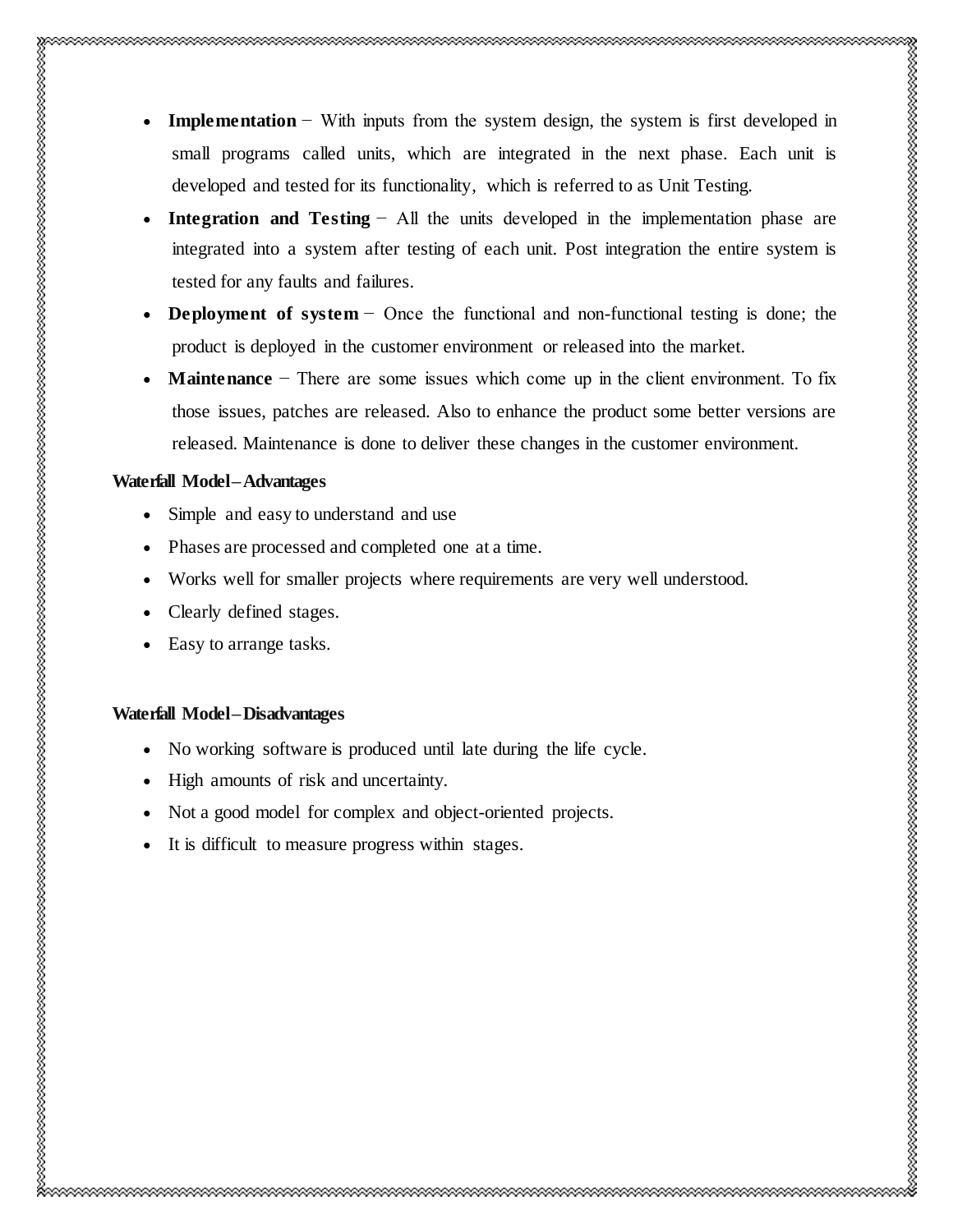

- 1. **Planning Phase:** This is the first stage of the iterative model, where proper planning is done by the team, which helps them in mapping out the specifications documents, establish software or hardware requirements and generally prepare for the upcoming stages of the cycle.
- 2. **Analysis and Design Phase:** Once the planning is complete for the cycle, an analysis is performed to point out the appropriate business logic, database models and to know any other requirements of this particular stage. Moreover, the design stage also occurs in this phase of iterative model, where the technical requirements are established that will be utilized in order to meet the need of analysis stage.
- 3. **Implementation Phase:** This is the third and the most important phase of the iterative model. Here, the actual implementation and coding process is executed. All planning, specification, and design documents up to this point are coded and implemented into this initial iteration of the project.
- 4. **Testing Phase:** After the current build iteration is coded and implemented, testing is initiated in the cycle to identify and locate any potential bugs or issues that may have been in the software.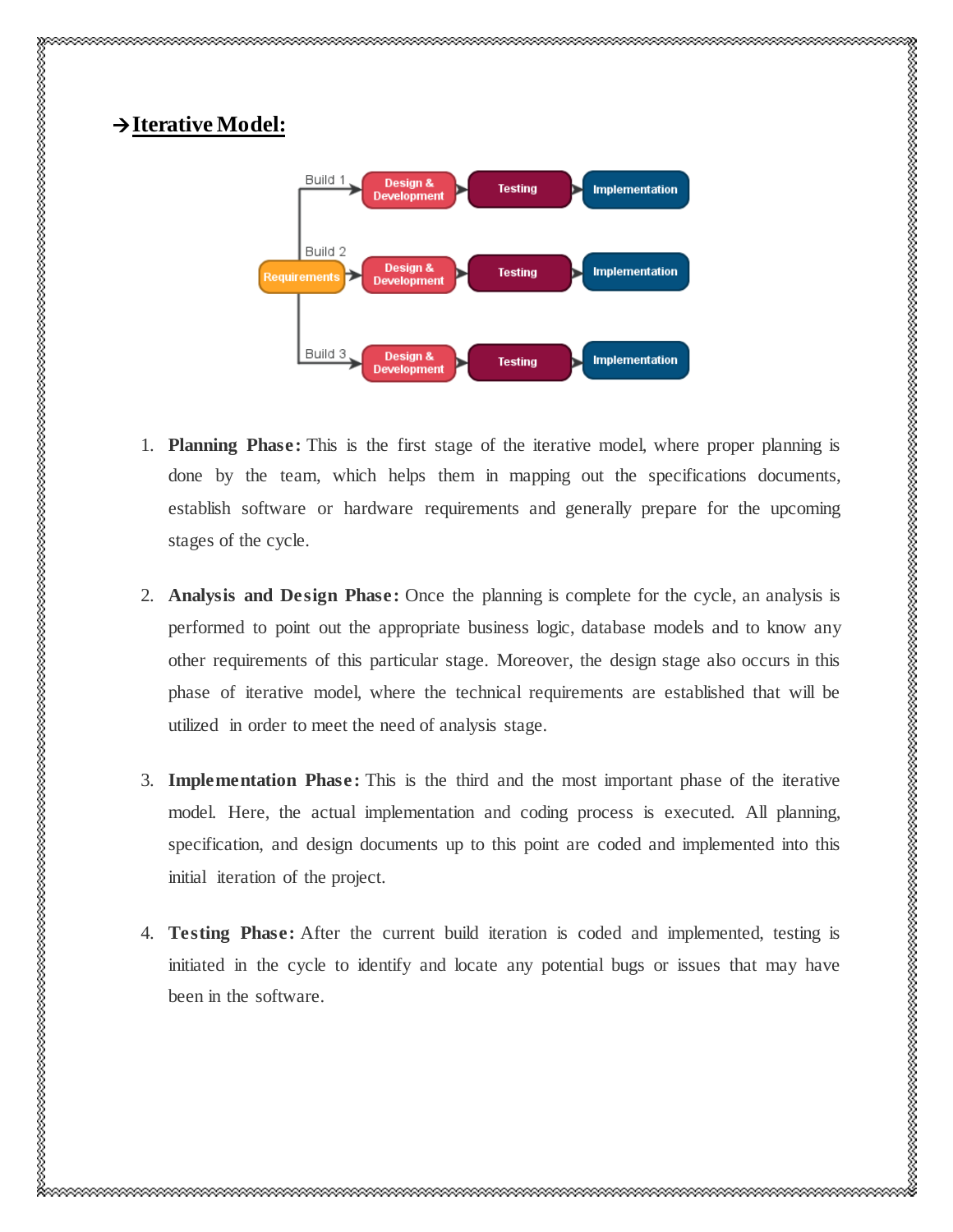5. **Evaluation Phase:** The final phase of the Iterative life cycle is the evaluation phase, where the entire team along with the client, examine the status of the project and validate whether it is as per the suggested requirements.

### **Advantages of Iterative Model:**

- It is easily adaptable to the ever changing needs of the project as well as the client.
- It is more cost effective to change the scope or requirements in Iterative model.
- Parallel development can be planned.
- Testing and debugging during smaller iteration is easy.
- Risks are identified and resolved during iteration; and each iteration is an easily managed.
- In iterative model less time is spent on documenting and more time is given for designing.

### **Disadvantages of Iterative Model:**

- More resources may be required.
- More management attention is required.
- It is not suitable for smaller projects.
- Highly skilled resources are required for skill analysis.
- Project progress is highly dependent upon the risk analysis phase.

# $→$ **Spiral Model**

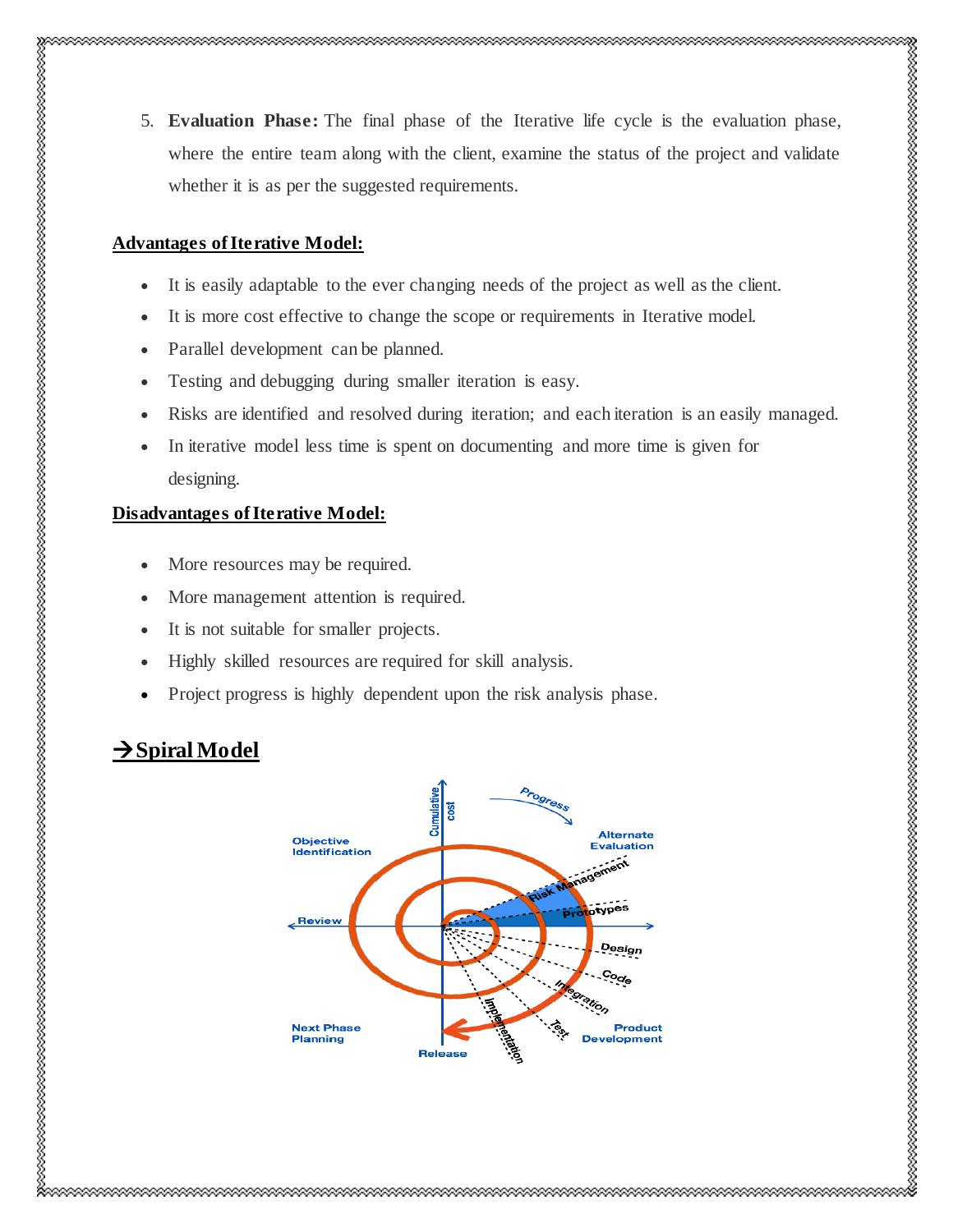Spiral model is a combination of sequential and prototype model. This model is best used for large projects which involves continuous enhancements. There are specific activities which are done in one iteration (spiral) where the output is a small prototype of the large software. The same activities are then repeated for all the spirals till the entire software is build. **A spiral** 

# **model has 4 phases described below:**

1. Planning phase

- 2. Risk analysis phase
- 3. Engineering phase
- 4. Evaluation phase.

#### **Activities which are performed in the spiral model phases are shown below:**

| <b>Phase</b><br><b>Name</b>                                                                                                                                                                                                        | <b>Activities performed</b>                                    | <b>Deliverables/Output</b>                    |
|------------------------------------------------------------------------------------------------------------------------------------------------------------------------------------------------------------------------------------|----------------------------------------------------------------|-----------------------------------------------|
|                                                                                                                                                                                                                                    | -Requirements are studied and gathered.<br>- Feasibility study | Requirements understanding document           |
| Mplanning<br>Marangan<br>Marak<br>Marak                                                                                                                                                                                            | - Reviews and walkthroughs to streamline the<br>requirements   | Finalized list of requirements.               |
|                                                                                                                                                                                                                                    | Requirements are studied and brain storming sessions           | Document which highlights all the risk $\&$ : |
| Analysis<br>analysis<br>and the second second second second second second second second second second second second second second second second second second second second second second second second second second second secon | are done to identify the potential risks                       | its mitigation plans.                         |
|                                                                                                                                                                                                                                    | Once the risks are identified, risk mitigation strategy is     |                                               |
|                                                                                                                                                                                                                                    | planned and finalized                                          |                                               |
|                                                                                                                                                                                                                                    | Actual development and testing if the software takes           | Code                                          |
|                                                                                                                                                                                                                                    | place in this phase                                            | Test cases and test results                   |
|                                                                                                                                                                                                                                    |                                                                | Test summary report and defect report.        |
|                                                                                                                                                                                                                                    | Customers evaluate the software and provide their              | Features implemented document                 |
|                                                                                                                                                                                                                                    | feedback and approval                                          |                                               |
| Rengineering<br>Revaluation<br>Revaluation<br>Revaluation                                                                                                                                                                          |                                                                |                                               |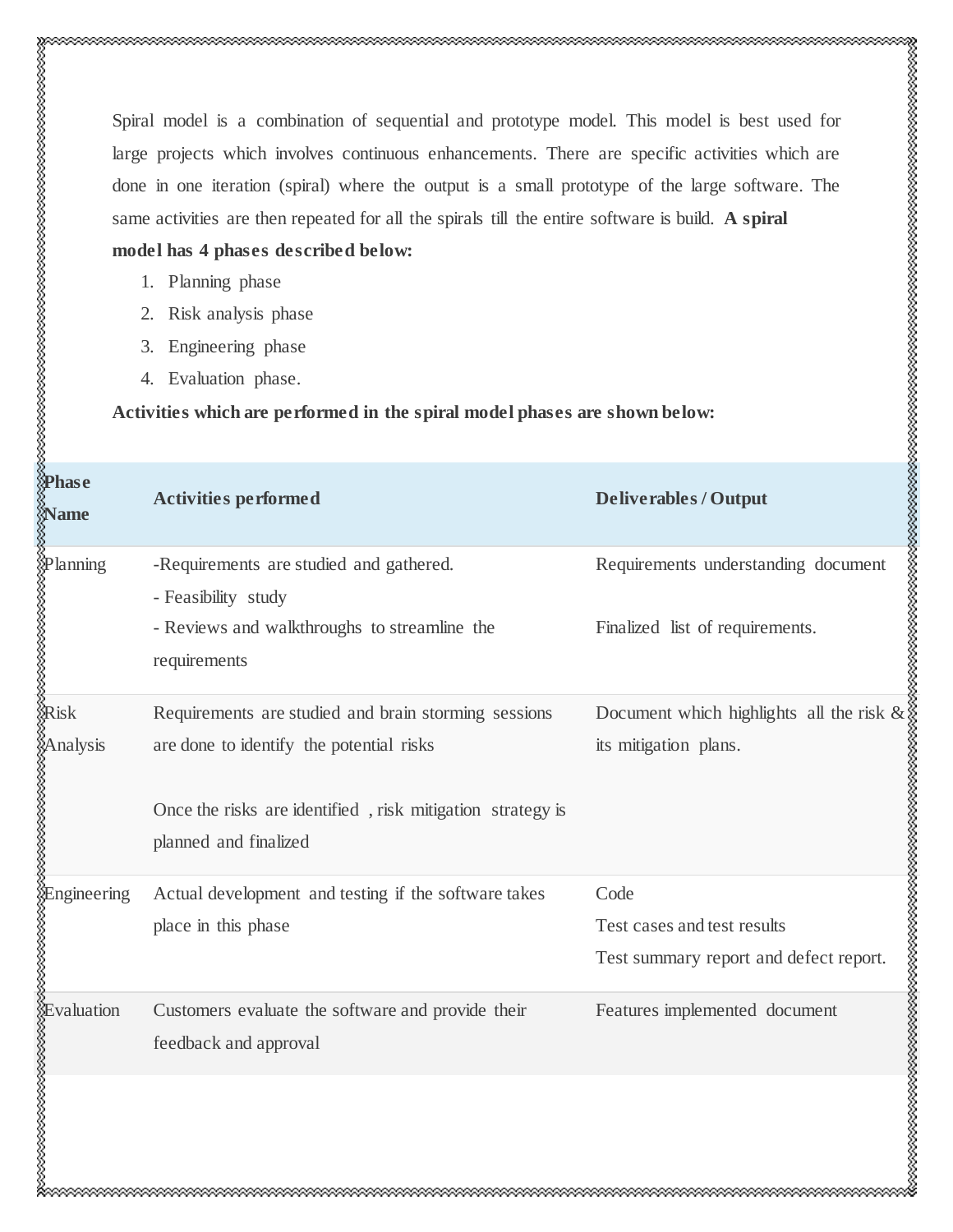## **Advantages ofusing Spiral Model:**

- Development is fast
- Larger projects / software are created and handled in a strategic way
- Risk evaluation is proper.
- More and more features are added in a systematic way.
- Software is produced early.

#### **Disadvantages ofusing Spiral model:**

- Risk analysis is important phase so requires expert people.
- Is not beneficial for smaller projects.
- Spiral may go infinitely.
- Documentation is more as it has intermediate phases.
- It is costly for smaller projects.

# $\rightarrow$  V-Model

The V-model is an SDLC model where execution of processes happens in a sequential manner in a V-shape. It is also known as **Verification and Validation model**.

The following illustration depicts the different phases in a V-Model of the SDLC.

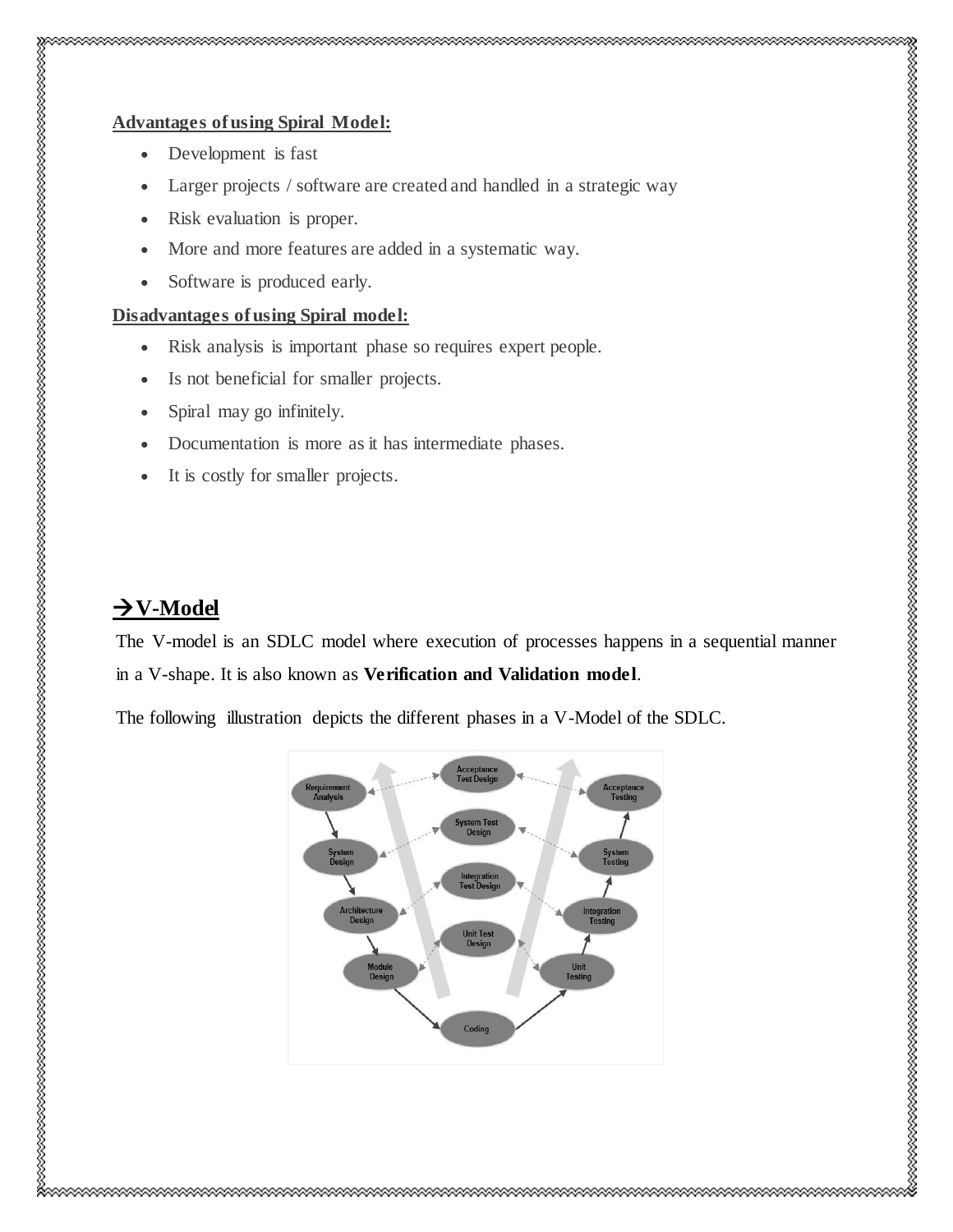There are several Verification phases in the V-Model, each of these are explained in detail below.

## **Business Requirement Analysis**

This phase involves detailed communication with the customer to understand expectations and exact requirement. The **acceptance test design planning** is done at this stage as business requirements can be used as an input for acceptance testing.

# **System Design**

The system design will have the understanding and detailing the complete hardware and communication setup for the product under development. The system test plan is developed based on the system design.

**Architectural Design:** Architectural specifications are understood and designed in this phase. Usually more than one technical approach is proposed and based on the technical and financial feasibility the final decision is taken. The system design is broken down further into modules taking up different functionality. This is also referred to as **High Level Design (HLD)**.

# **Module Design**

In this phase, the detailed internal design for all the system modules is specified, referred to as **Low Level Design (LLD)**. It is important that the design is compatible with the other modules in the system architecture and the other external systems. The unit tests are an essential part of any development process and helps eliminate the maximum faults and errors at a very early stage. These unit tests can be designed at this stage based on the internal module designs.

# **Coding Phase**

The coding is performed based on the coding guidelines and standards. The code goes through numerous code reviews and is optimized for best performance before the final build is checked into the repository.

# **Validation Phases**

The different Validation Phases in a V-Model are explained in detail below.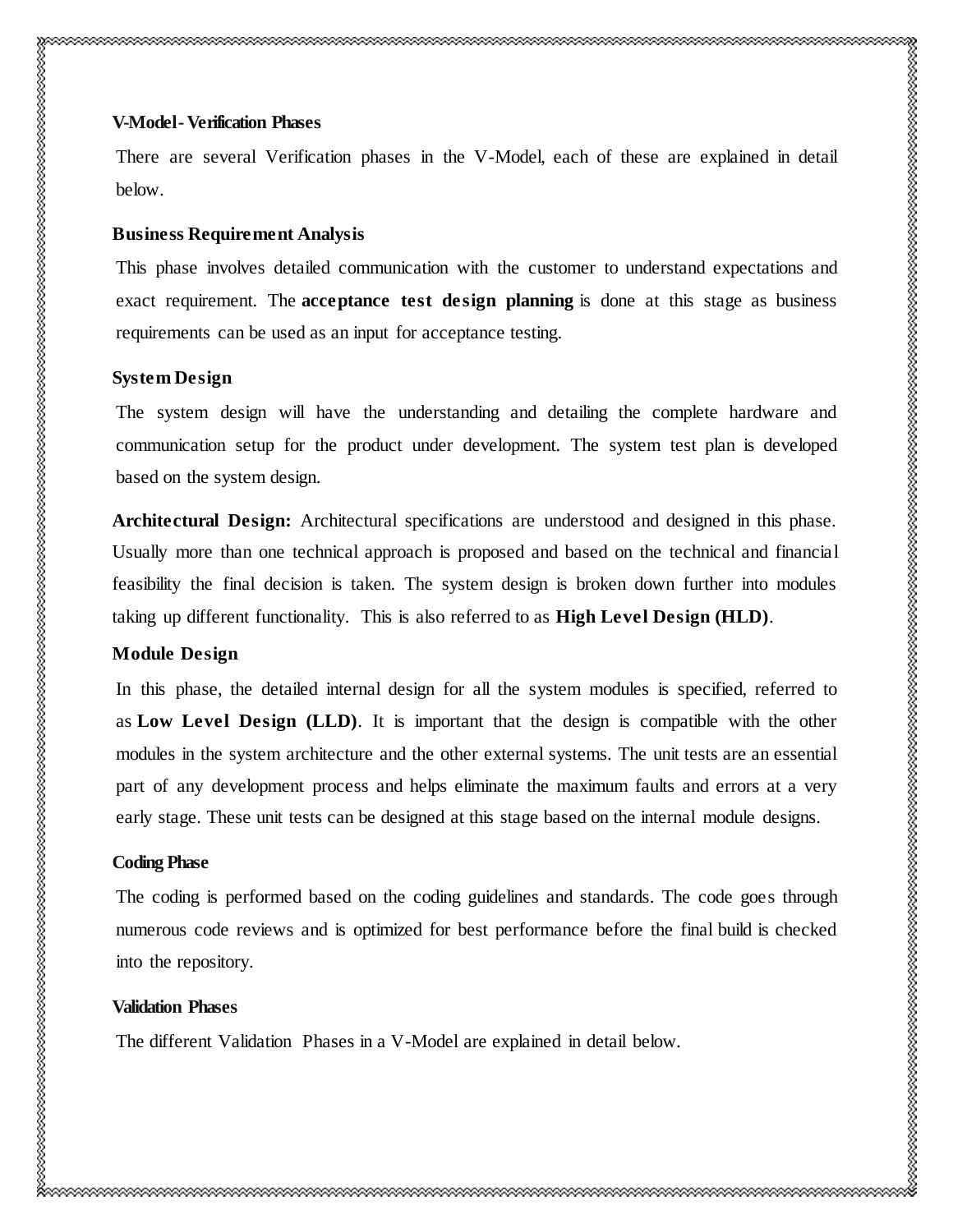## **Unit Testing**

Unit testing is the testing at code level and helps eliminate bugs at an early stage, though all defects cannot be uncovered by unit testing.

#### **Integration Testing**

Integration testing is associated with the architectural design phase.

#### **System Testing**

System tests check the entire system functionality and the communication of the system under development with external systems.

#### **Acceptance Testing**

Acceptance tests uncover the compatibility issues with the other systems available in the user environment.

#### **The advantages of the V-Model method are as follows −**

- This is a highly-disciplined model and Phases are completed one at a time.
- Works well for smaller projects where requirements are very well understood.
- Simple and easy to understand and use.

#### **The disadvantages of the V-Model method are as follows −**

- High risk and uncertainty.
- Not a good model for complex and object-oriented projects.
- Poor model for long and ongoing projects.
- Not suitable for the projects where requirements are at a moderate to high risk of changing.

\*\*\*\*\*\*\*\*

# **Project Management Concepts (Or) Spectrum**

- The People
- The Product (or) problem
- The Process
- The Project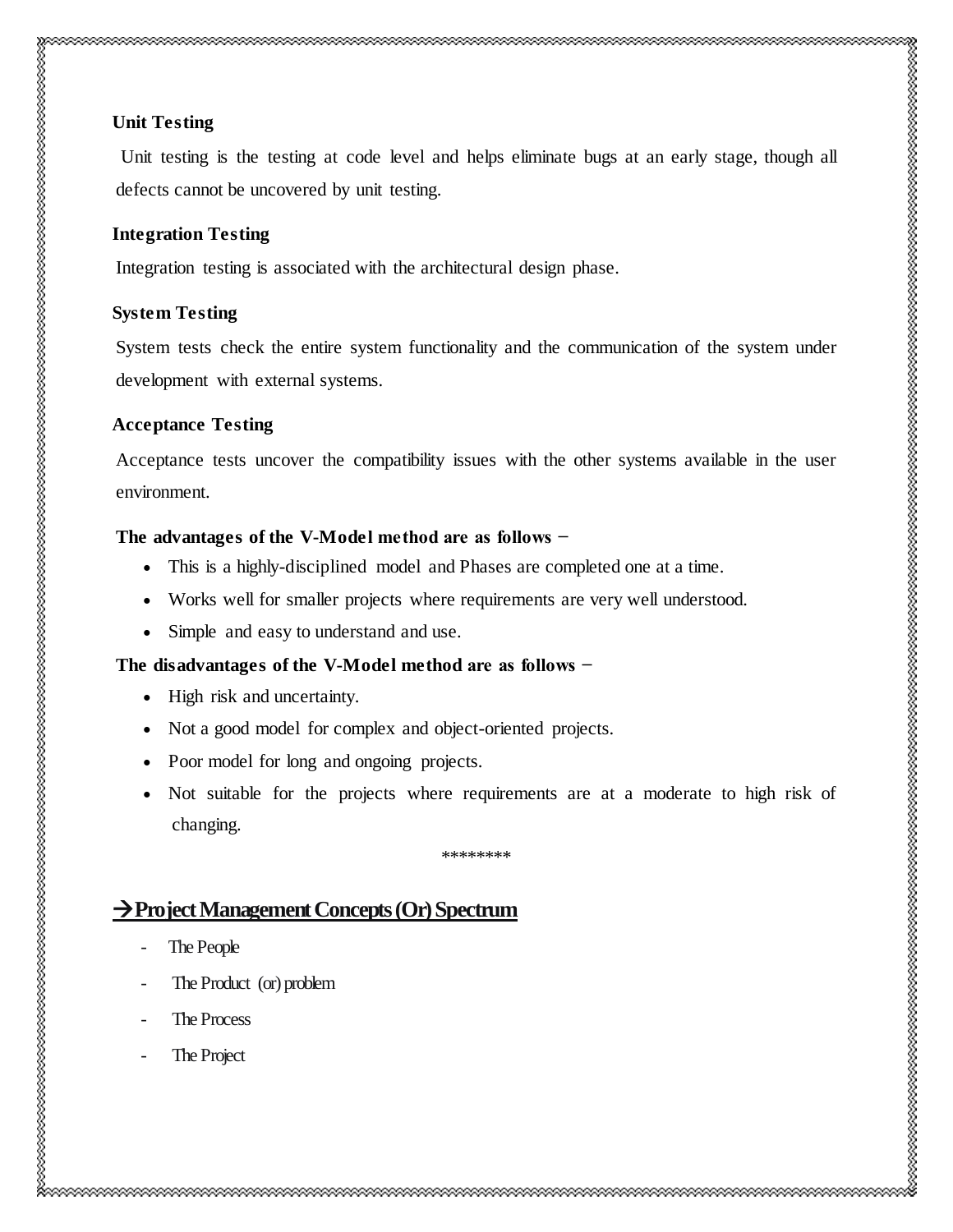Four categories of stakeholders

- Senior managers define business issues that often have significant influence on the project.
- Project (technical) managers plan, motivate, organize, and control the practitioners who do the work.
- Customers specify the requirements for the software engineer.
- Users interact with the software once it is released for production use

### **The People: Team Leaders**

- Team leaders should use a problem-solving management style.
	- Concentrate on understanding the problem to be solved
	- Manage the flow of ideas.

#### **The People: The Software Team**

#### **The People: Coordination and Communication Issues**

Documents, Milestones, Memos, Review Meetings, Inspections, Information Meetings, Problem Solving ,E-Mail, Bulletin Boards, Video Conferencing ,Discussion With People Outside Project Team

### **The Product**

- The scope of the software development must be established and bounded
	- **Context**  How does the software to be built fit into a larger system? And what constraints are imposed as a result of the context?
	- **Information objectives** What customer-visible data objects are produced as output from the software? What data objects are required for input?
	- **Function and performance** What functions does the software perform to transform input data into output? Are there any special performance characteristics to be addressed?

#### **The Process**

The project manager must decide which process model is most appropriate based on framework activities.

- Customer communication
- Planning
- Risk analysis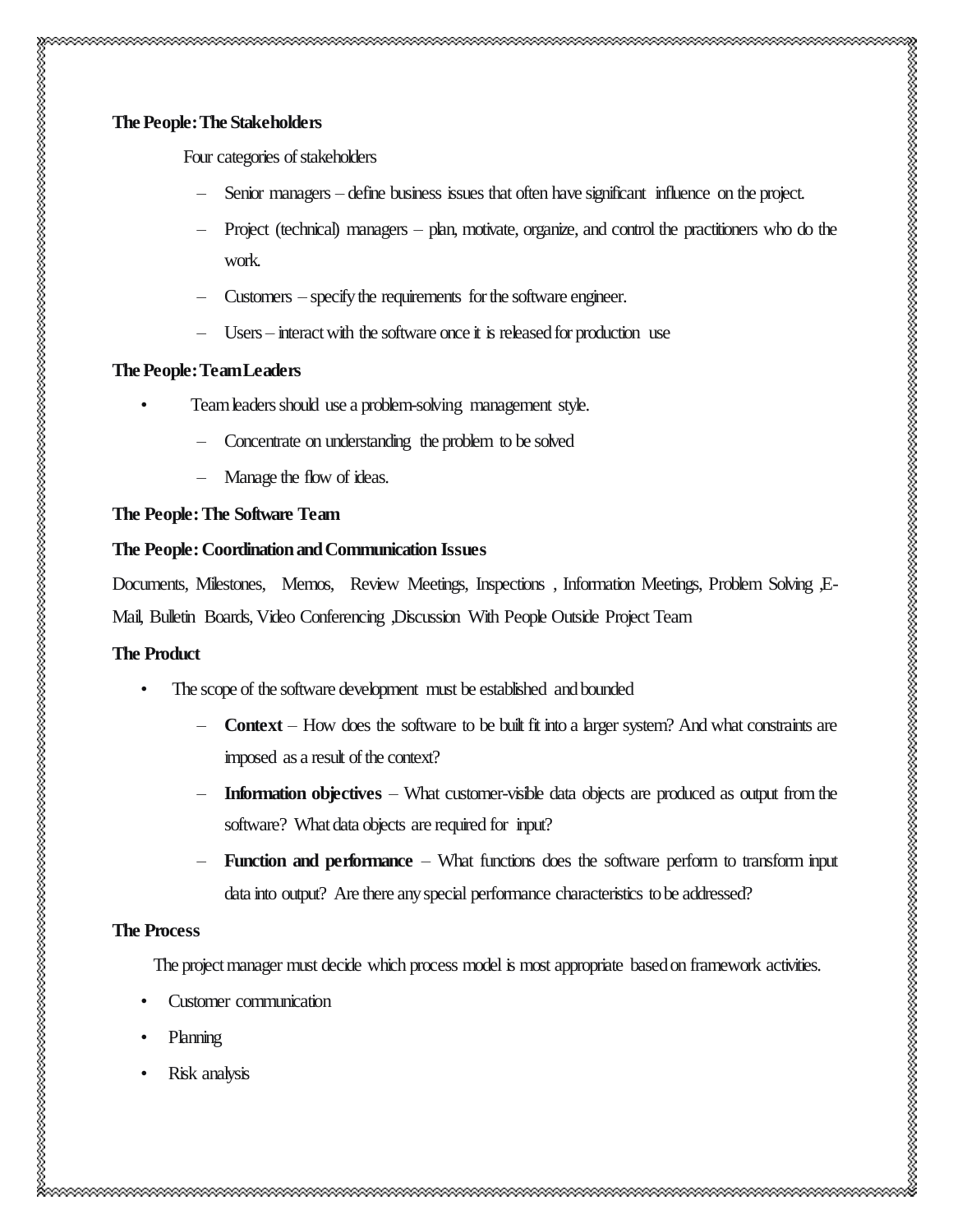- 
- Engineering
- Customer evaluation

Once a process model is selected, a preliminary project plan is established based on the process framework activities.

#### **The Project**

- Defining and setting up project scope
- Managing project management activities
- Monitoring progress and performance
- Risk analysis at every phase
- Take necessary step to avoid or come out of problems

\*\*\*\*\*\*\*\*

nan mengan mengan mengan mengan mengan mengan mengan mengan mengan mengan mengan mengan mengan mengan mengan m

# **Process and Project metrics**



# **Measure, Metrics, Indicators**

### • **Measure.**

- Provides a quantitative indication of the amount, dimension, capacity, or size of some attributes of a product or process.
- Metrics Relates the individual measures in some way.(quantitative measure of the degree to which a system i.e, The goal of software metrics is to identify and control essential parameters that affect software development. )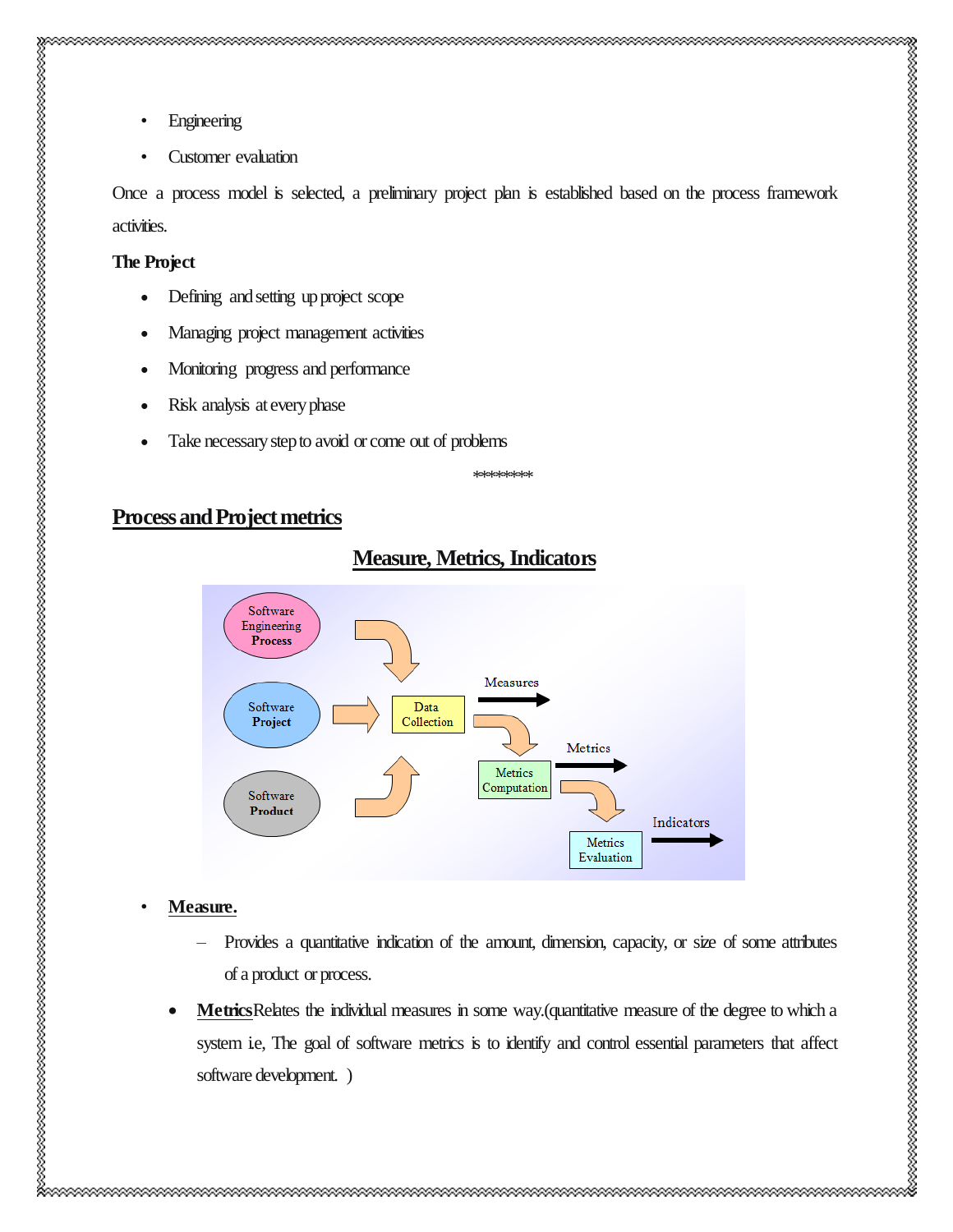# • **Indicator.**

– These indicators provide a detailed insight into the software process, software project, or intermediate product. Indicators also enable software engineers or project managers to adjust software processes and improve software products, if required.

#### **Process and project Indicator**

#### **Process Indicator**

**Process Indicators** are collected across all projects and over long periods of time. Their intent is to provide indicators that lead to long term software process improvement.

#### **Project Indicator**

Enables a software project manager to

- 1) Assess the status of an ongoing project
- 2) Track potential risks.
- 3) Uncover problem areas before they go "Critical"
- 4) Adjust work flow or tasks
- 5) Evaluate the project team's ability to control quality of software work products.

#### **Process Metrics and Software Process Improvement**



#### **Factors that influence quality:**

- people -skills and experience of SW people
- technology used in development (e.g. CASE)
- product complexity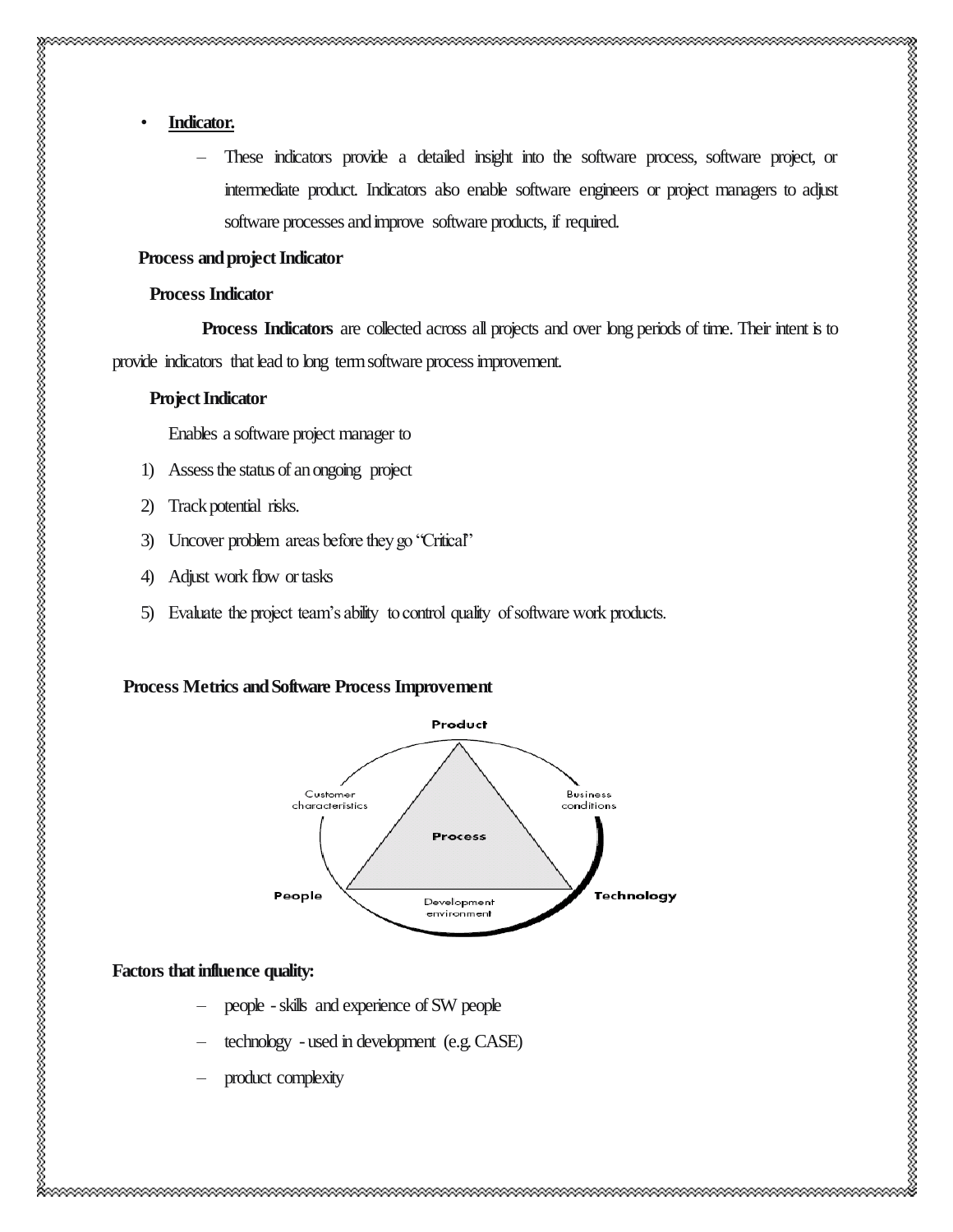#### *Private &. public metrics*

SW process improvement should begin at the individual level

#### **Private metrics:**

- defect rates by individual
- defect rates by module
- errors found during development

#### **Public metrics:**

Use information from individual and team metrics

Some public metrics:

- project-level defect rates
- effort
- Calendar times

#### **Software Measurement**

Categories in 2 ways:

- *Direct measure* of the software process & Product
	- E.g. Lines of code (LOC), execution speed, and defect)
- **Indirect measures** of the product that includes functionality, complexity, efficiency, reliability, maintainability etc.

## **Size Oriented Metrics**

**Size-oriented software metrics** are derived by normalizing quality and/or productivity measures by considering the **size** of the **software** that has been produced. A set of simple **size**-**oriented metrics** can be developed for each project: Errors per KLOC (thousand lines of code). Defects4 per KLOC.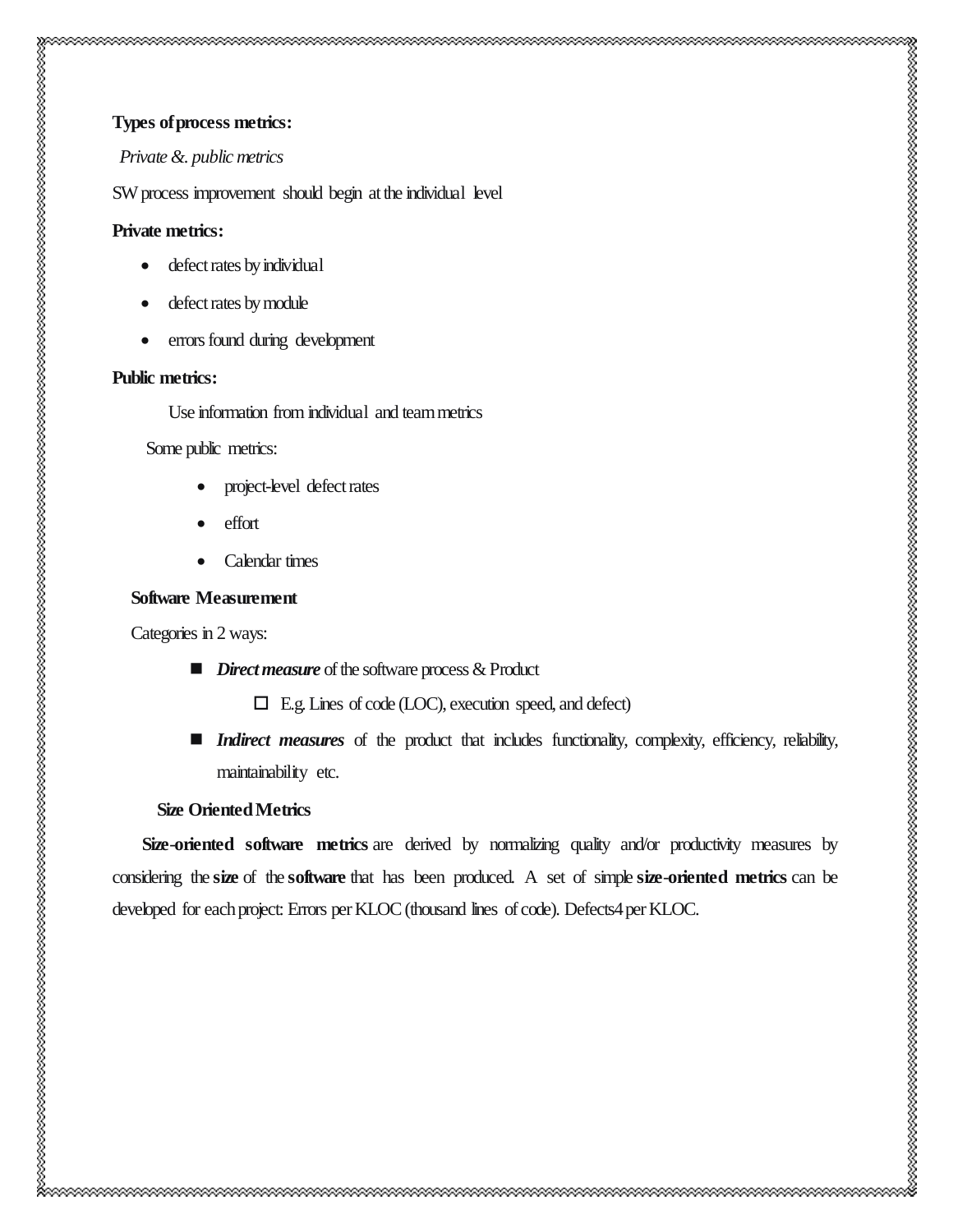| Project         | LOC              | Effort                              |               | $$(000)$ Pp. doc. | Errors                | <b>Defects</b> | People               |
|-----------------|------------------|-------------------------------------|---------------|-------------------|-----------------------|----------------|----------------------|
| alpha<br>beta   | 12,100<br>27,200 | 24<br>62                            | 168<br>440    | 365<br>1224       | 134<br>321            | 29<br>86       | 3<br>5<br>6          |
| gamma<br>٠<br>٠ | 20,200<br>٠      | 43<br>٠<br>٠                        | 314<br>٠<br>٠ | 1050              | 256<br>٠<br>٠         | 64             |                      |
|                 | ٠                | ٠                                   | ٠             |                   | ٠                     |                |                      |
|                 |                  |                                     |               |                   |                       |                | <b>After Release</b> |
|                 |                  | analysis, design<br>, code and test |               |                   | <b>Before Release</b> |                |                      |

Size-oriented metrics measures on LOC as normalization value.

- Errors per KLOC (thousand lines of code)
- Defects per KLOC
- $\Box$  \$ per LOC
- Pages of documentation per KLOC

#### **Function-Oriented Metrics**

- $\Box$  It uses a measure of functionality delivered by the application as a normalization value.
- $\Box$  Function Point (FP) is widely used as function oriented metrics.
- $\Box$  FP derived using an empirical relationship based on countable (direct) measures of software's information domain and assessments of software complexity.
- $\Box$  FP is based on characteristic of Software information domain and complexity.

|                          |       |                |  | weighting factor |                     |  |  |
|--------------------------|-------|----------------|--|------------------|---------------------|--|--|
| measurement parameter    | count |                |  |                  | simple avg. complex |  |  |
| number of user inputs    |       | X <sub>3</sub> |  | $\overline{4}$   | 6                   |  |  |
| number of user outputs   |       | $X \quad 4$    |  | 5                | 7                   |  |  |
| number of user inquiries |       | X <sub>3</sub> |  | 4                | 6                   |  |  |
| number of files          |       | $X$ 7          |  | 10 <sup>1</sup>  | 15                  |  |  |
| number of ext interfaces |       | X <sub>5</sub> |  | 7                | 10                  |  |  |
| count-total              |       |                |  |                  |                     |  |  |
| complexity multiplier    |       |                |  |                  |                     |  |  |
| function points          |       |                |  |                  |                     |  |  |

#### **Number of user inputs**

Each unique user input that provides application-oriented data to the SW.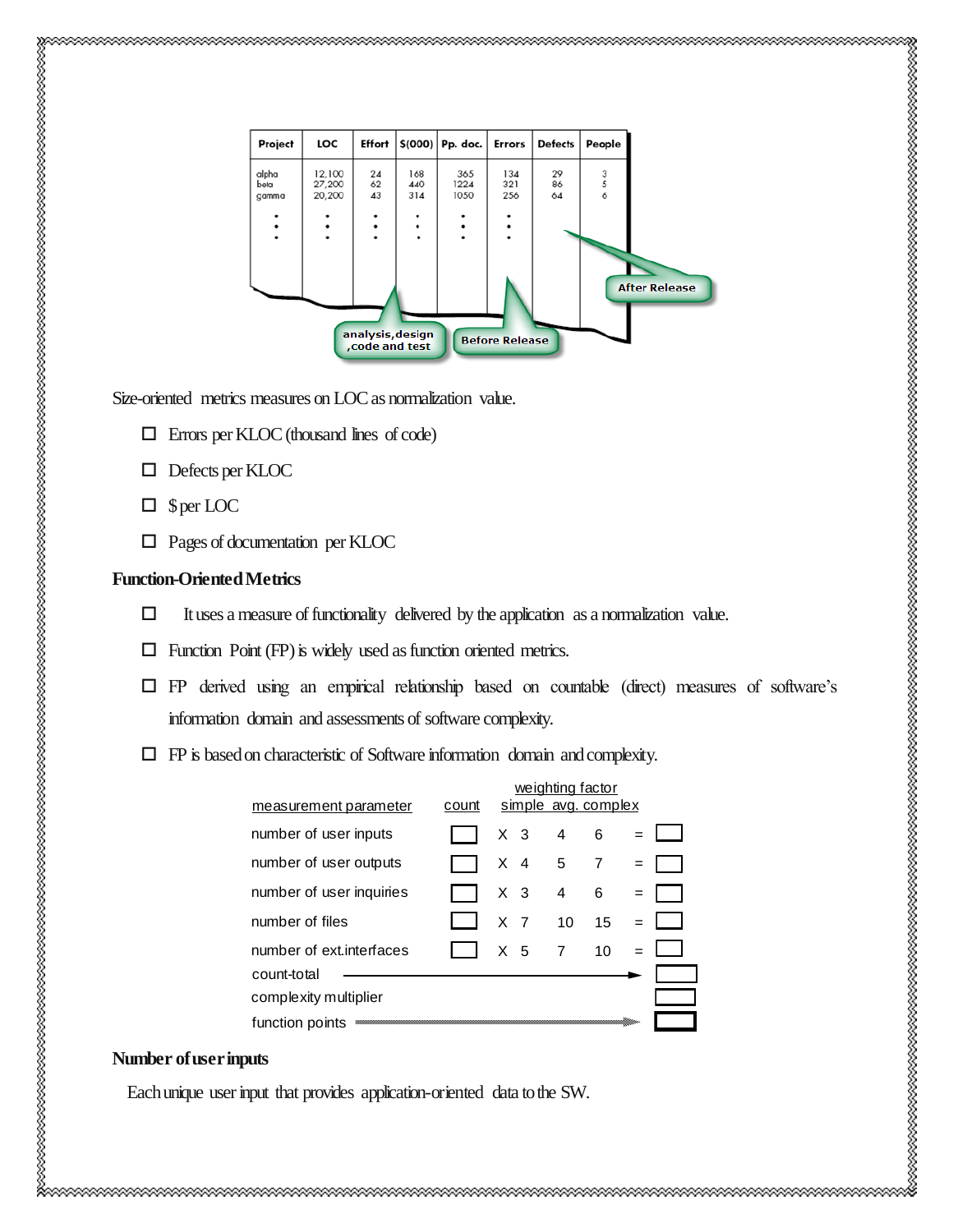Each user output that provides application-oriented information to user (reports, screens, error messages, etc.).

#### **Number of inquiries**

Inquiry is an on-line input that results in generation of an immediate SW response in form of an on-line output.

### **Number of internal files**

 Include each logical file or if using a DB, logical grouping of data, that is generated, used and maintained by the application.

## **Number of external interfaces**

Files passed or shared between applications should be counted.

**Compute: the function points calculation** 

 $FP=$  count-total \*  $[0.65+.01* \Sigma \text{ Fi}]$ 

## **Reconciling LOC and FP metric:**

- $\Box$  Relationship between lines of code and function points depends upon the programming language that is used to implement the software and the quality of the design.
- Following table provides rough estimates of the average number of LOC required to build one FP in various programming languages:

| <b>Programming Langvage</b>   | LOC/FP (average) |  |  |  |
|-------------------------------|------------------|--|--|--|
| Assembly language             | 320              |  |  |  |
| C                             | 128              |  |  |  |
| COBOL.                        | 106              |  |  |  |
| FORTRAN                       | 106              |  |  |  |
| Pascal                        | 90               |  |  |  |
| $C++$                         | 64               |  |  |  |
| Ada95                         | 53               |  |  |  |
| Visual Basic                  | 32               |  |  |  |
| Smalltalk                     | 22               |  |  |  |
| Powerbuilder (code generator) | 16               |  |  |  |
| SQL                           | 12               |  |  |  |

# **Metrics for SW Quality**

**Focus on the process, the project and the product (as do productivity metrics)** 

# **Factors that affect quality**

- product operation using it
- product revision changing it
- product transition portability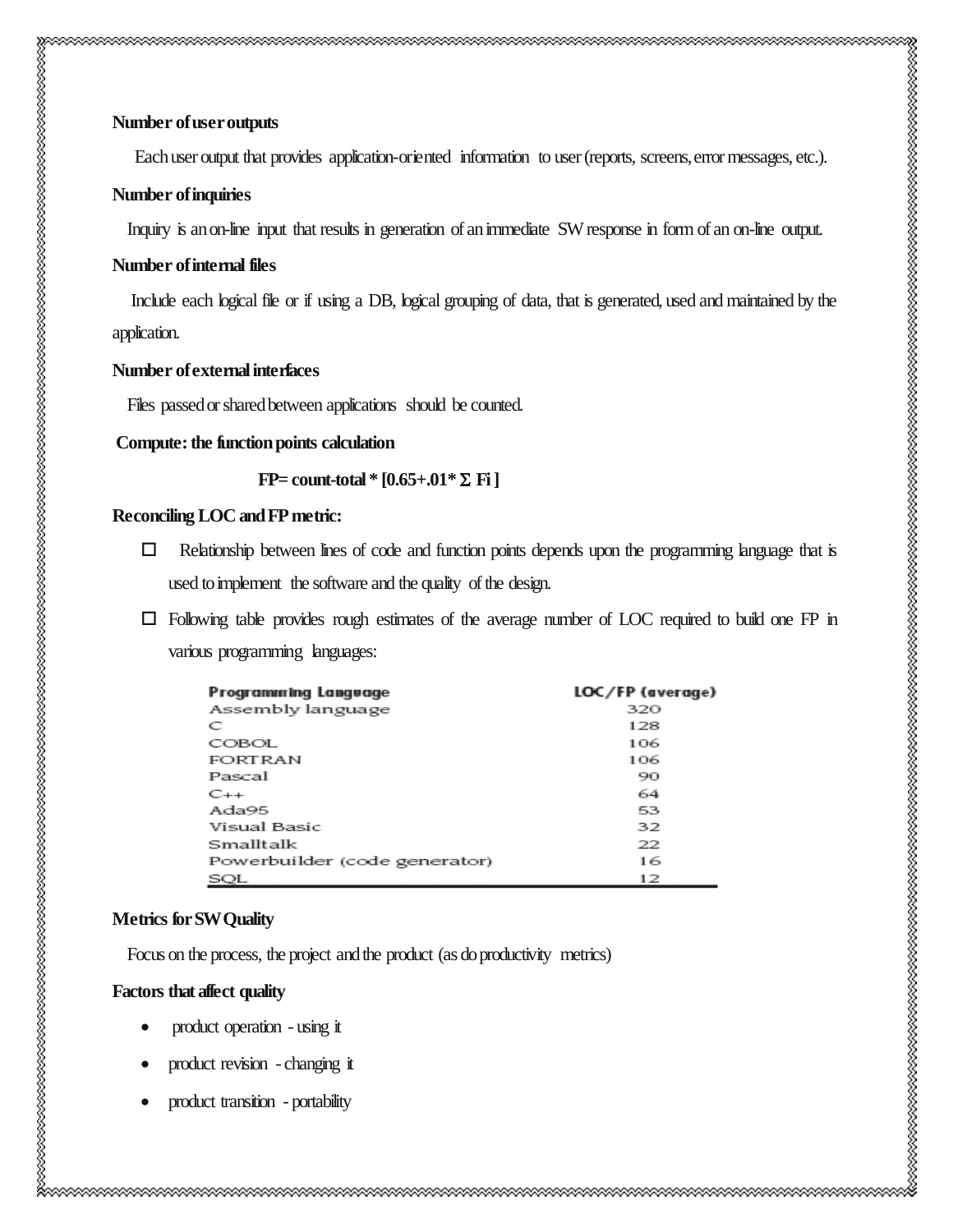- **degree to which SW performs its required function**
	- Defects per KLOC most common measure for correctness.
	- Maintainability.
	- Ease with which a program can be corrected, adapted, or enhanced.
		- **MTTC -mean time to change -**

Simple metric - time it takes to analyze, implement change, test it, and distribute it to users.

- **Integrity**
	- Measures system's ability to withstand attacks on its security.
- **Usability**
	- Quantify user friendliness.

#### **Defect Removal Efficiency(DRE)**

- Defect removal efficiency provides benefits at both the project and process level.
- It is a measure of the filtering ability of QA activities as they are applied throughout all process framework activities.
	- It indicates the percentage of software errors found before software release.
- It is defined as  $DRE = E/(E+D)$ .
	- E is the number of errors found before delivery of the software to the end user.
- --D is the number of defects found after delivery.

\*\*\*\*\*\*\*\*\*

# **SOFTWARE PROJECT ESTIMATION**

**Estimation**is the process of finding an estimate, or approximation, which is a value that can be used for some purpose even if input data may be incomplete, uncertain, or unstable.

Estimation determines how much money, effort, resources, and time it will take to build a specific system or product. Estimation is based on −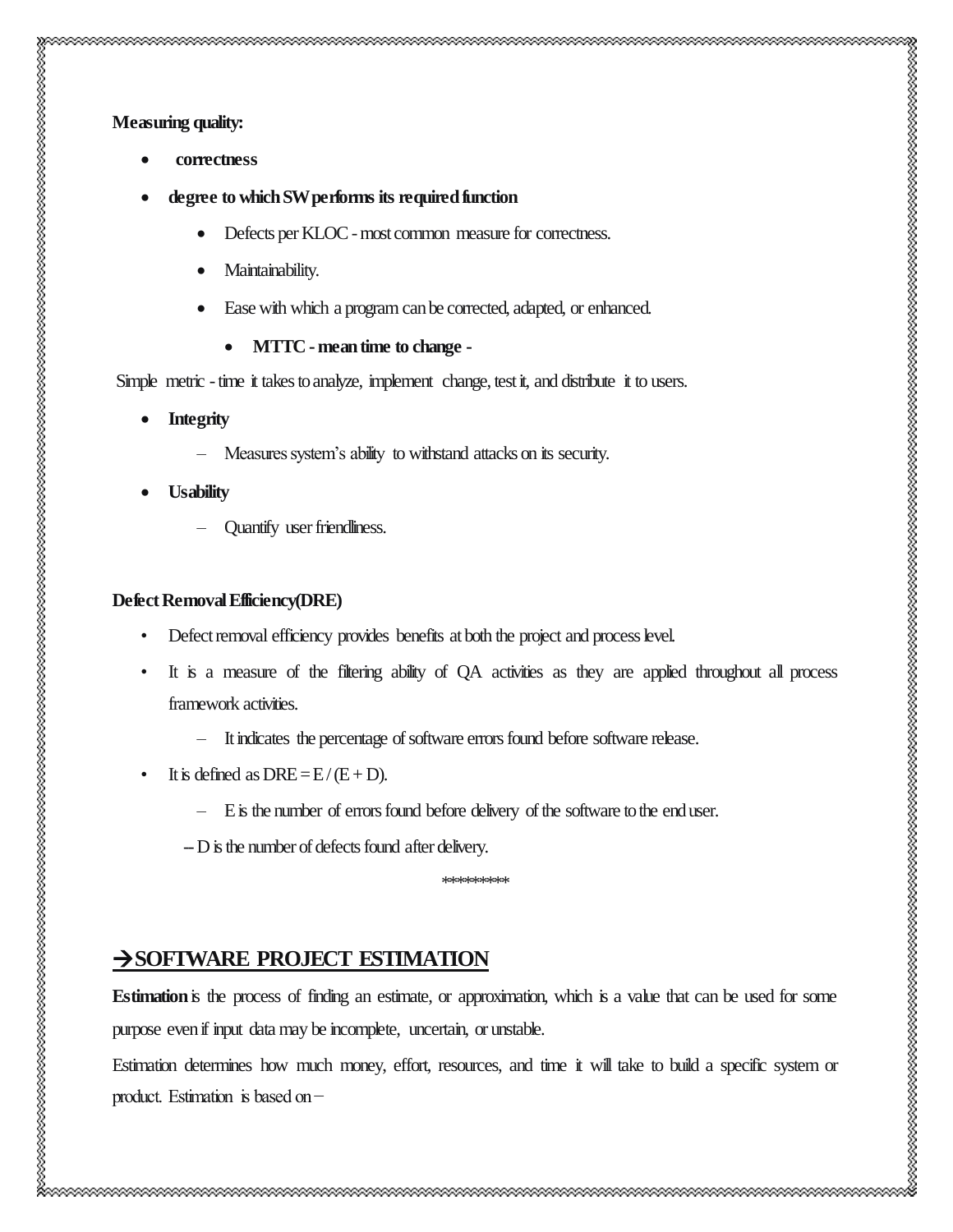Estimation need not be a one-time task in a project. It can take place during −

- o Acquiring a Project.
- o Planning the Project.
- o Execution of the Project as the need arises.

#### **Project Estimation Approach**

The Project Estimation Approach that is widely used is **Decomposition Technique**. Decomposition techniques take a divide and conquer approach. Size, Effort and Cost estimation are performed in a stepwise manner by breaking down a Project into major Functions or related Software Engineering Activities.

**Step 1** − Understand the scope of the software to be built.

**Step 2** − Generate an estimate of the software size.

**Step 3** − Generate an estimate of the effort and cost. You can arrive at the effort and cost estimates by breaking down a project into related software engineering activities.

**Step 4** − Reconcile estimates: Compare the resulting values from Step 3 to those obtained from Step 2. If both sets of estimates agree, then your numbers are highly reliable.

**Step 5** − Determine the cause of divergence and then reconcile the estimates.

\*\*\*\*\*\*\*\*\*\*\*\*

# **EMPERICAL ESTIMATION MODELS**

The structure of empirical estimation models is a formula, derived from data collected from past software projects, that uses software size to estimate effort. Size, itself, is an estimate, described as either lines of code (LOC) or function points (FP). No estimation model is appropriate for all development environments, development processes, or application types. Models must be customised (values in the formula must be altered) so that results from the model agree with the data from the particular environment.

The typical formula of estimation models is:  $E = a + b(S)c$ 

where;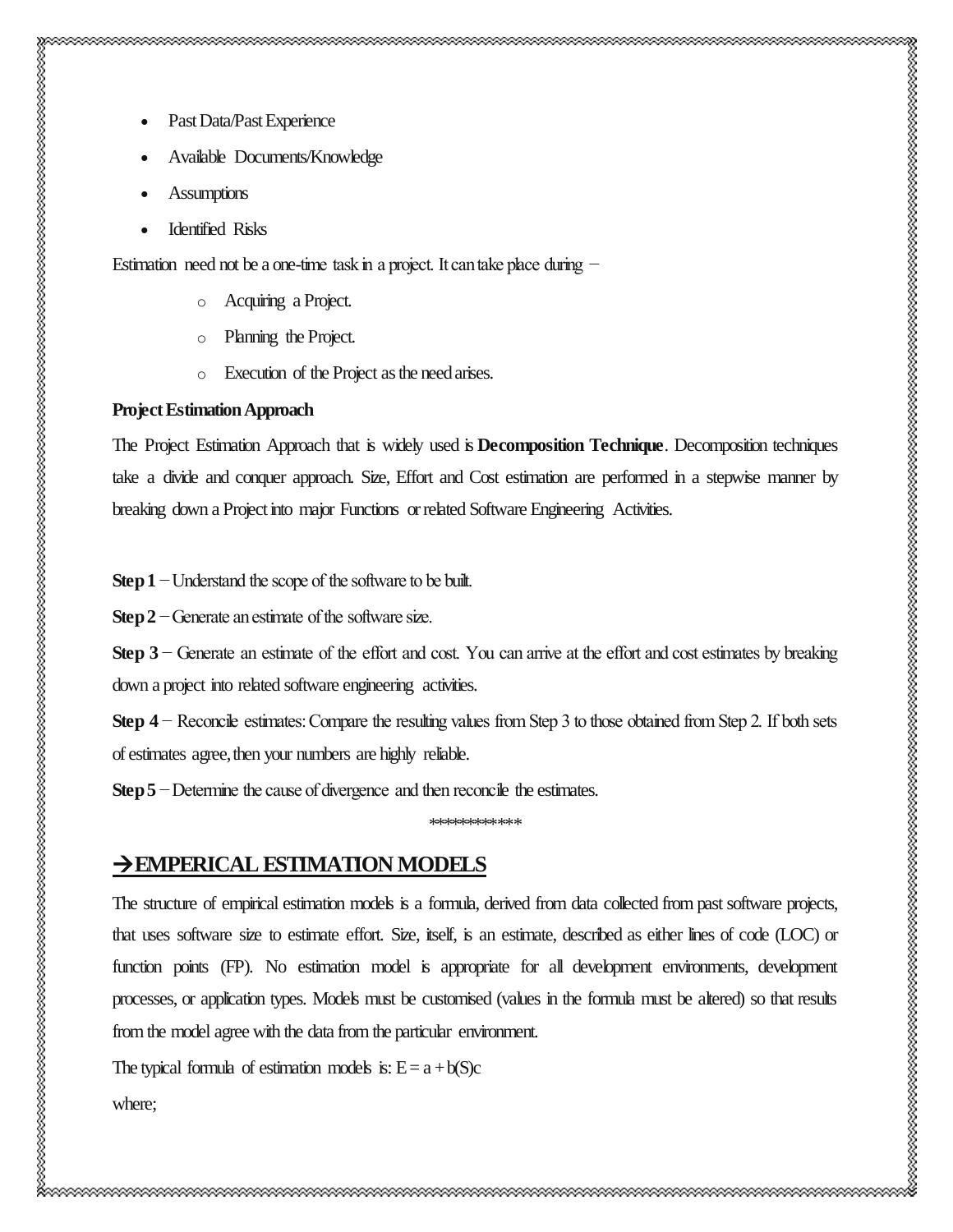E represents effort, in person months,

S is the size of the software development, in LOC or FP, and,

a, b, and c are values derived from data

**COCOMO:** When Barry Boehm wrote 'Software Engineering Economics', published in 1981, he introduced an empirical effort estimation model (COCOMO - COnstructive COst MOdel) that is still referenced by the software engineering community. The model has been reviewed since 1981 and details of the revised and updated COCOMO 2 model.

The original COCOMO model was a set of models; 3 development modes (organic, semi-detached, and embedded) and 3 levels (basic, intermediate, and advanced). COCOMO model levels:

**Basic** - predicted software size (lines of code) was used to estimate development effort.

**Intermediate -** predicted software size (lines of code), plus a set of 15 subjectively assessed 'cost drivers' was used to estimate development effort

**Advanced** - on top of the intermediate model, the advanced model allows phase-based cost driver adjustments and some adjustments at the module, component, and system level.

#### **COCOMO development models:**

**Organic** - small relatively small, simple software projects in which small teams with good application experience work to a set of flexible requirements.

**Embedded**-the software project has tight software, hardware and operational constraints.

Semi-detached – an intermediate (in size and complexity) software project in which teams with mixed experience levels must meet a mix of rigid and less than rigid requirements.

**Example1:**Suppose a project was estimated to be 400 KLOC. Calculate the effort and development time for each of the three model i.e., organic, semi-detached & embedded.

**Solution:** The basic COCOMO equation takes the form:

Effort=a<sub>1</sub>\*(KLOC) a<sub>2</sub> PM

Tdev=b<sub>1</sub>\*(efforts)b<sub>2</sub> Months

Estimated Size of project= 400 KLOC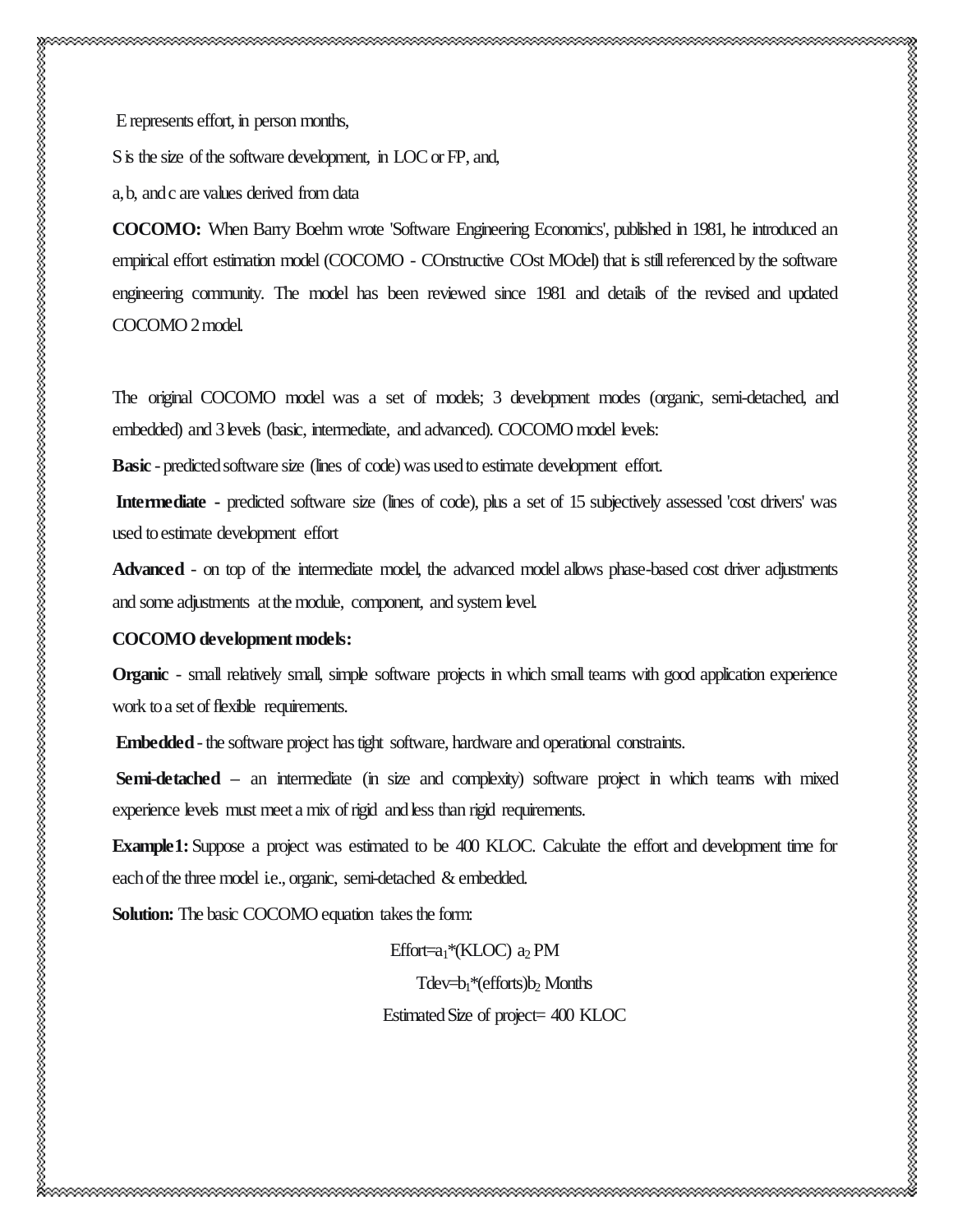#### **(i)Organic Mode**

 $E = 2.4 * (400)1.05 = 1295.31$  PM D = 2.5 \* (1295.31)0.38=38.07 PM

#### **(ii)Semidetached Mode**

 $E = 3.0 * (400)1.12 = 2462.79$  PM

 $D = 2.5 * (2462.79)0.35 = 38.45$  PM

#### **(iii) Embedded Mode**

 $E = 3.6 * (400)1.20 = 4772.81 \text{ PM}$ 

 $D = 2.5 * (4772.8)0.32 = 38 PM$ 

\*\*\*\*\*\*\*\*\*\*\*\*\*\*\*\*

# **Project Planning**

The project plan sets out the resources available about to the project, the work breakdown and a schedule for carrying out the work.

Most plans should include the following sections:

- 1. **Introduction:** This briefly describes the objectives of the project and sets out the constraints (Eg: budget, time etc) which affect the project management.
- 2. **Project Organisation:** This describes the way in which the development team is organized, the people involved and their roles in the team.
- 3. **Risk analysis:** This describes possible project risks, the likelihood of these risks arising and the risk reduction strategies, which are proposed.
- 4. **Hardware and Software resource Requirements :** This describes the hardware and the support software required to carry out the development.
- 5. **Work Breakdown :** This describes the breakdown of the project into activities and identifies the milestones ans deliverables associated with each activity.
- 6. **Project Schedule:** This describes the dependencies between activities , the estimated time required to reach each milestone and the allocation of people to the activities.
- 7. **Monitoring and reporting mechanism :** This describes the management reports which should be produced , when these should be produced and the project monitoring mechanisms used.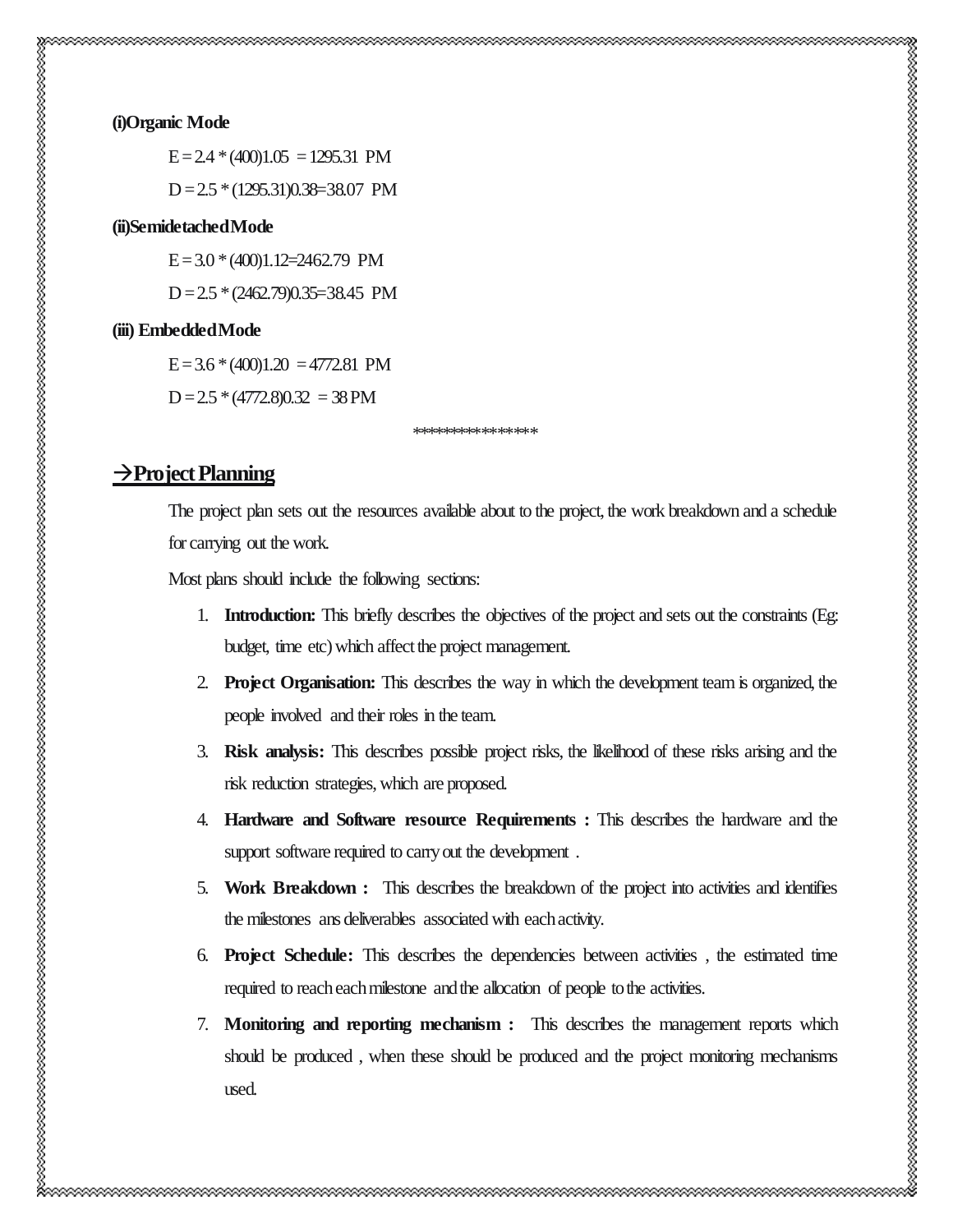# **Risk Management**

Risk Management can be defined as follows:

- **Project risks:** are risk s which are affect the project schedule or resources.
- **Product risks:** are risks which are affect the quality or performance of the software being developed.
- **Business Risks :** are risks which affect the organization developing or procuring the software.

The process of risk management is involves in several stages:

- 1. **Risk identification:** Possible project, product and business risks are identified.
- 2. **Risk Analysis:**The likelihood and consequences of these risks are assessed.
- 3. **Risk Planning :** Plans to address the risk either by avoiding it or minimizing its effects on the project are drawn up.
- 4. **Risk Monitoring :** The risk is constantly assessed and plans for risks mitigation are revised as more information about risk becomes available.



**1 . Risk Identification:** This is the first stage of risk management. These types include

- **Technology risks:** Risks which are defines from the software or Hardware technologies
- **People risks:** Risks which are associated with the people in the development team.
- **The Organisational risks :** Risks which are derive from the organizational environment where software is being developed.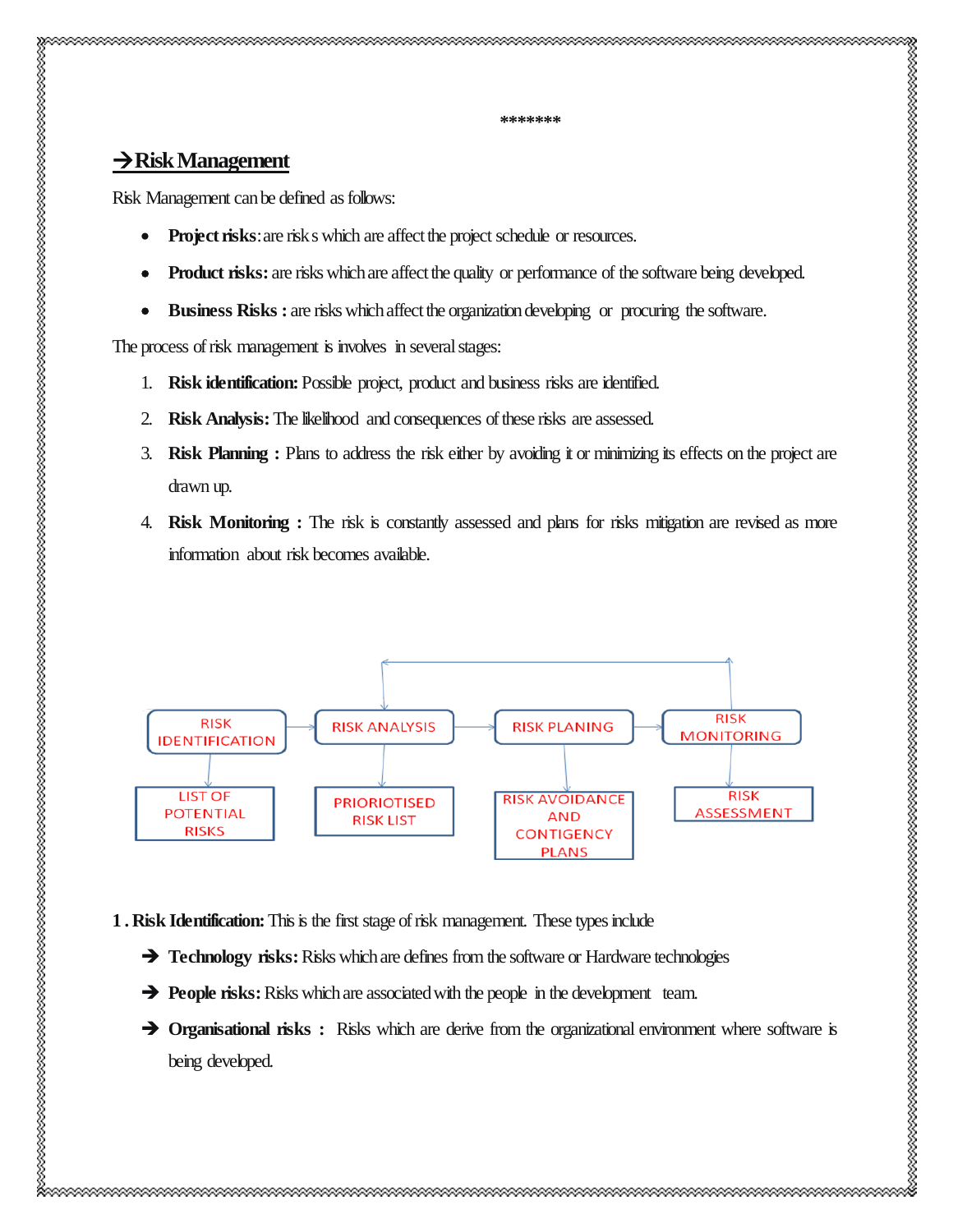**Tool risks:** Risks which derive from the CASE tools and other support software used to develop the system. **Requirement risks:** Risks which are derive from changes to the customer's requirements and the process of managing the requirements change. **Estimation risks:** Risks which are derive from the management estimates of the system characteristics and the resources required to build the system.

**2. Risk Analysis:** During this risk analysis process, each identified risk is considered in turn and a judgment made about the probability and the seriousness of the risk..

Once the risks have been analyzed and ranked , a judgment must then be made about which are the most important risks which are the most important risks which must be considered during the project.

**3. Risk Planning:** These strategies fall into three categories:

**Avoidance strategies :**The probability that the risk will arise will be reduced.

**Minimization strategies :** The impact of the risk will reduced.

**Contingency plans :** If the worst happens, prepared for it and have a strategy in place to deal with it.

**4. Risk Monitoring :** It involves regularly assessing each of the identified risks to decide whether or not that risk is becoming more or less probable and whether the effects of the risk have changed.

Risk monitoring should be a continuous process and, at every management progress review , each of the key risk should be considered separately and discussed by the meeting.

\*\*\*\*\*\*\*\*\*\*\*\*\*\*

# **Project Scheduling:**

Project scheduling involves separating the total work involved in a project into separate and judging the time required to complete these activities. Usually, some of these activities are carried out in parallel.

In estimating schedules , managers should not assume that every stage of the project will be problem free.

### **Two project scheduling methods:**

- **Program Evaluation and Review Technique (PERT)** is a project management tool used to schedule, organize, and coordinate tasks within a project. It is basically a method to analyze the tasks involved in completing a given project, especially the time needed to complete each task, and to identify the minimum time needed to complete the total project.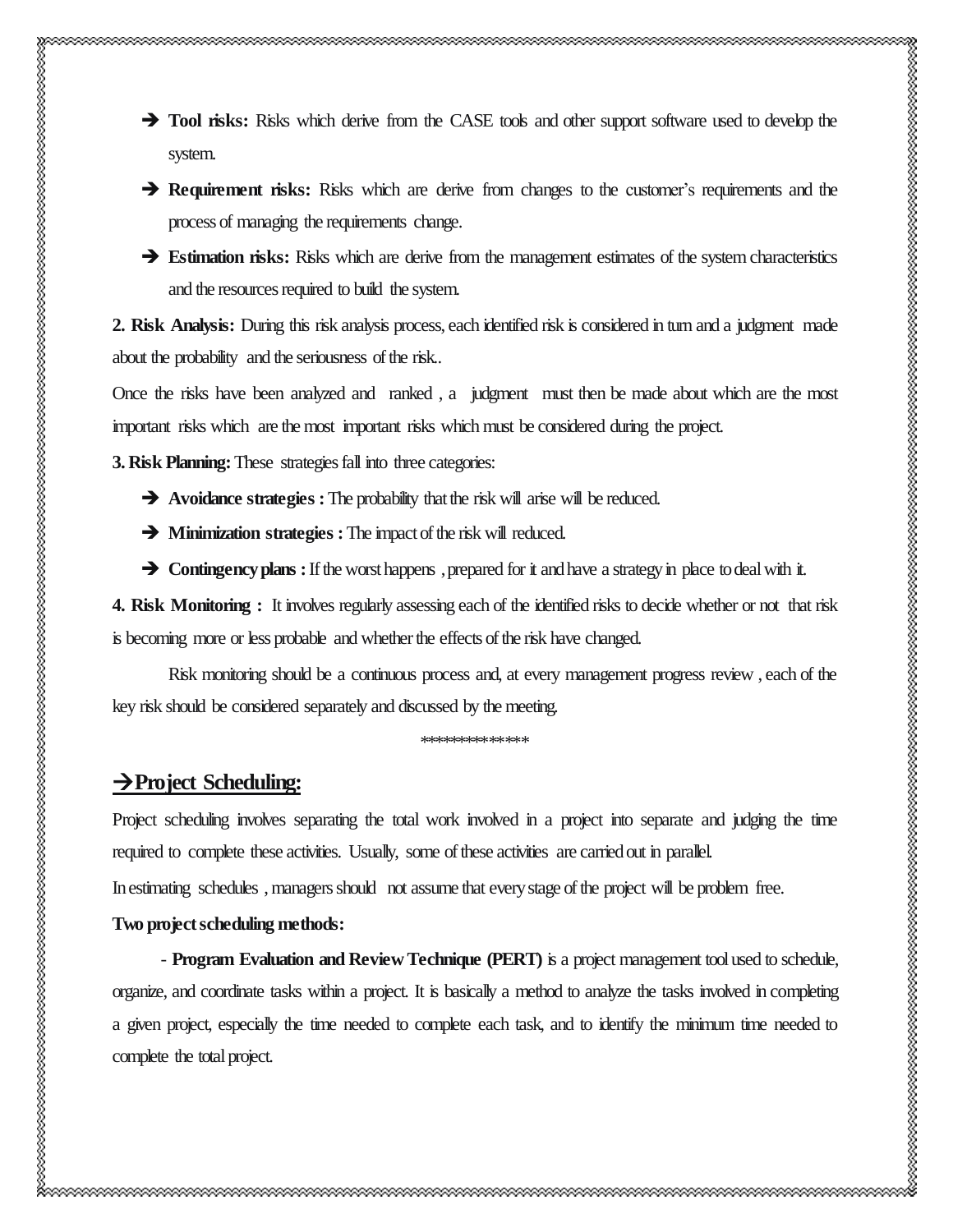- **Critical Path Method (CPM)** is an algorithm for scheduling a set of project activities. It is commonly used in conjunction with the program evaluation and review technique (PERT).

#### **Both methods are driven by information developed in earlier project planning activities:**

- -Estimates of effort.
- -A decomposition of product function.
- -The selection of the appropriate process model.
- -The selection of project type and task set.

#### **Timeline Charts (Gantt charts)**

Timeline charts, or also called *Gantt charts*, are developed for the entire project, for tracking and control of all activities that need to be performed for project development.

The timeline chart is a kind of a table with the following fields:

-The left hand column contains the project tasks

-The horizontal bars indicate the duration of each task

-The diamonds indicate milestones



#### **Tracking the Schedule**

The project schedule provides a road map for a software project manager. It defines the tasks

and milestones.

#### **Several ways to track a project schedule:**

- conducting periodic project status meeting.

- evaluating the review results in the software process.
- determine if formal project milestones have been.